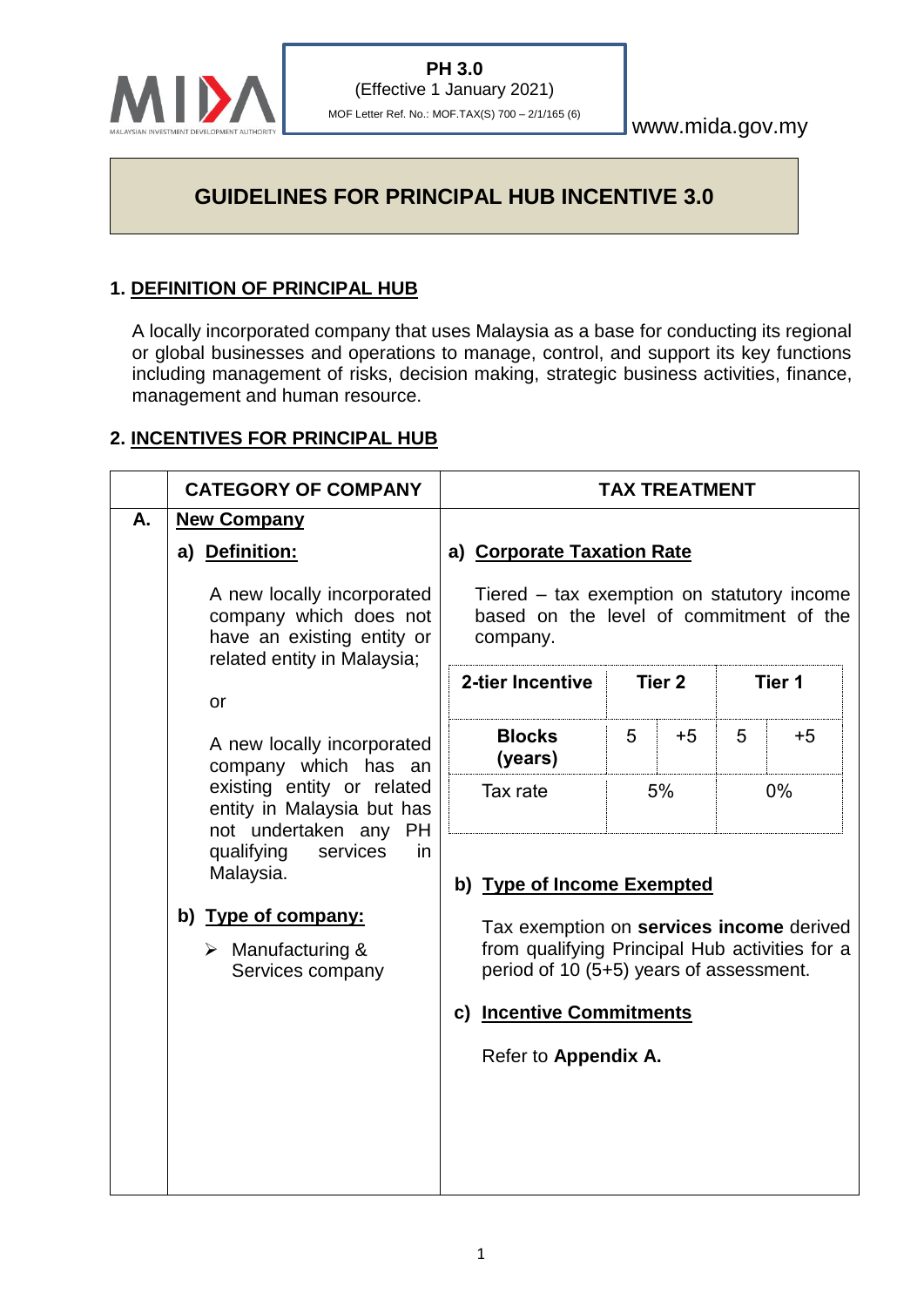|    | <b>CATEGORY OF COMPANY</b>                               | <b>TAX TREATMENT</b>                                                                                                                                  |
|----|----------------------------------------------------------|-------------------------------------------------------------------------------------------------------------------------------------------------------|
| В. | <b>Existing Companies</b>                                |                                                                                                                                                       |
|    | a) Existing Manufacturing /<br><b>Services Companies</b> | a) Corporate Taxation Rate                                                                                                                            |
|    |                                                          | 10% concessionary rate on the total<br>statutory income derived from qualifying<br>Principal Hub activities for a period of 5 years<br>of assessment. |
|    |                                                          | b) Type of Income Exempted                                                                                                                            |
|    |                                                          | Tax exemption on services income                                                                                                                      |
|    |                                                          | c) Incentive Commitments                                                                                                                              |
|    |                                                          | Refer to Appendix B.                                                                                                                                  |

# **3. ELIGIBILITY CRITERIA FOR PRINCIPAL HUB INCENTIVE**

- 3.1. Local incorporation under the **Companies Act 2016 and resident in Malaysia.**
- 3.2. **Paid-up capital** of **more than RM2.5 million.**
- 3.3. **Serve and control** a **minimum number of network companies as specified in the Appendices.**

**Network companies** are defined as follows:

- **Related companies** or **entities within the same group** including subsidiaries, branches and **joint ventures.**
- **Non – related companies** which have a **contractual agreement of at least 2 years with the applicant or applicant's ultimate holding company** with regards to the applicant's business or supply chain.
- 3.4. **Core income generating activities** of a Principal Hub includes **providing the compulsory services activities, Regional P&L/ Business Unit Management and Strategic Business Planning & Corporate Development** and carrying out a **minimum number of other qualifying services under strategic services, business services or shared services** as specified in the **Appendices.**
- 3.5. **The qualifying services** are as follows:
	- **A. Strategic Services** 
		- a) Regional P&L/ Business Unit Management

*P&L Management focuses on the growth of the company with direct influence on how company resources are allocated - determining the*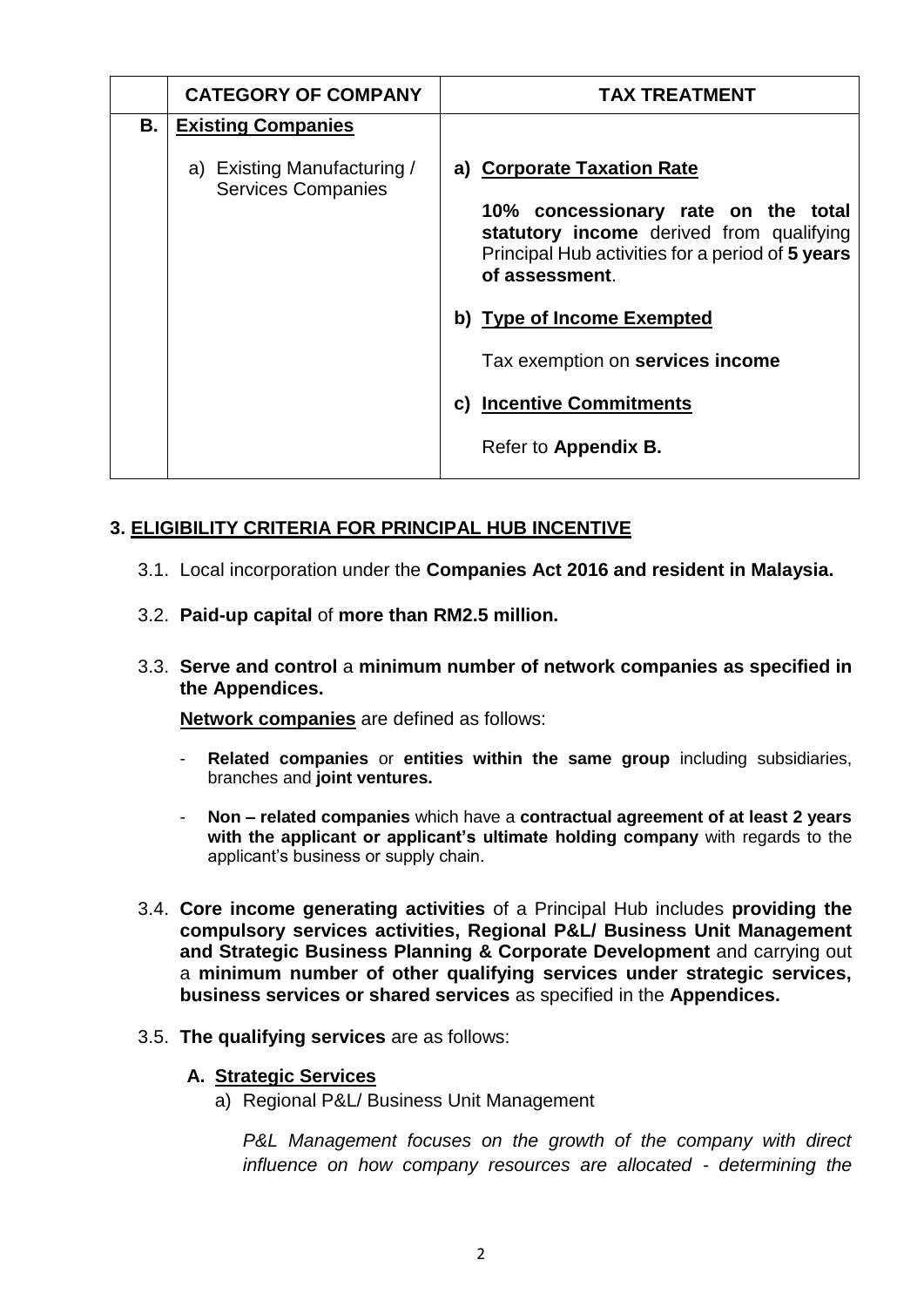*regional/ global direction, monitoring budget expenditure and net income, and ensuring every program generates a positive ROI*

- b) Strategic Business Planning and Corporate Development
- c) Corporate Finance Advisory Services
- d) Brand Management<sup>1</sup>
- e) IP Management<sup>1</sup>
- f) Senior-level Talent Acquisition and Management

# **B. Business Services**

- a) Bid and Tender Management
- b) Treasury and Fund Management
- c) Research, Development & Innovation<sup>1</sup>
- d) Project Management
- e) Sales and Marketing
- f) Business Development
- g) Technical Support and Consultancy
- h) Information Management and Processing
- i) Economic/ Investment Research Analysis
- j) Strategic Sourcing, Procurement and Distribution
- k) Logistics Services

# **C. Shared Services**

- a) Corporate Training and Human Resource Management
- b) Finance & Accounting (Transactions, Internal Audit)

### 3.6. **Employment Requirement**

### *Definition of High Value Jobs*

**Jobs that require a higher and more diverse set of managerial/ technical/ professional skills** such as management, analytics, communication, problemsolving, and proficiency in information technology:

- ➢ **A minimum basic monthly salary for high value jobs is at least RM5,000.00.**
- ➢ **A minimum basic monthly salary of key strategic/management positions is at least RM25,000.00.**

 $\overline{\phantom{a}}$ <sup>1</sup> *These activities are merely services activities which exclude royalties and other income derived from Intellectual Property Rights (IPRs) owned by the company.*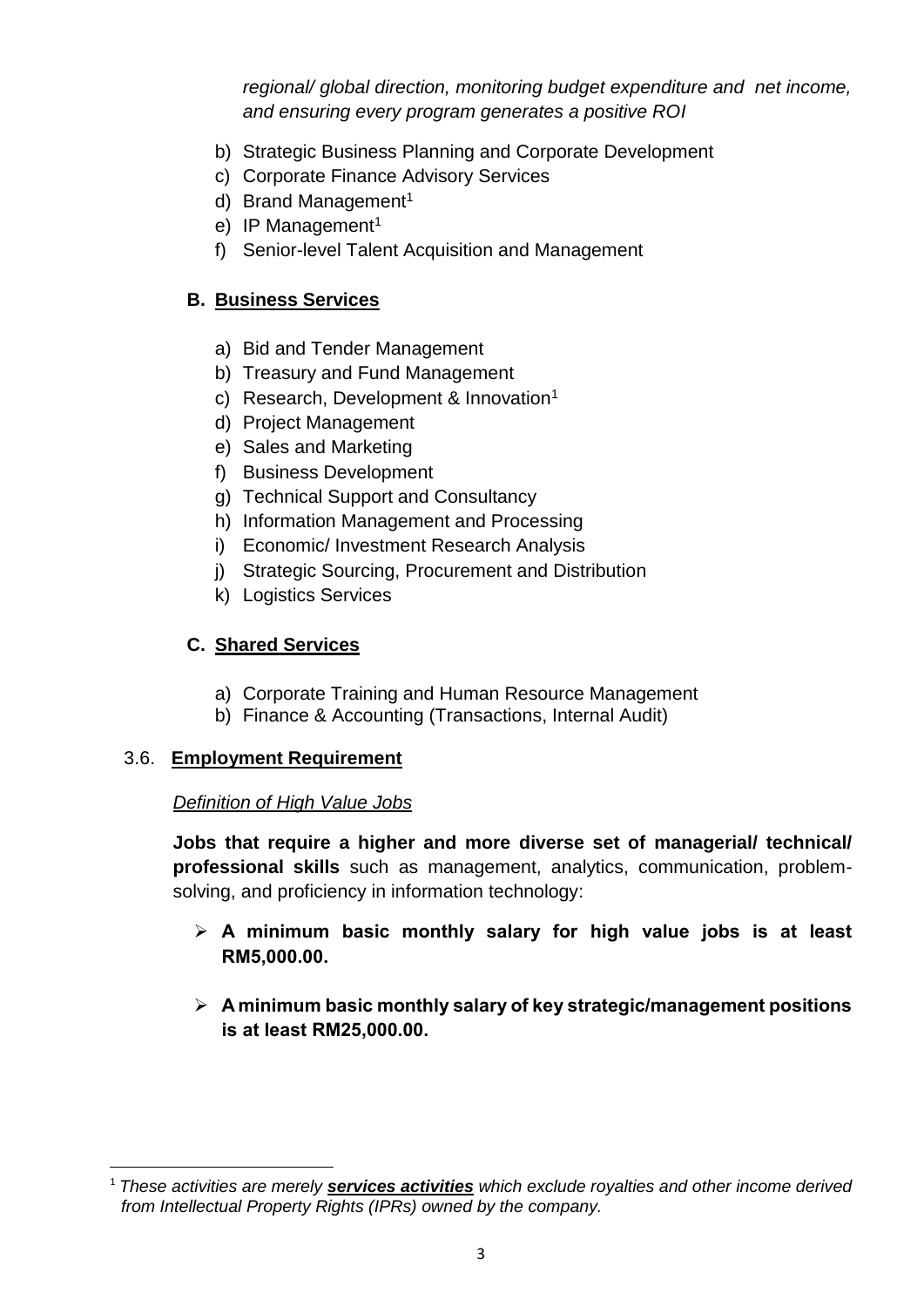# 3.7. **Annual Operating Expenditure**

#### *Definition of operating expenditure*

Expenses incurred in carrying out the Principal Hub's day to day operation excluding cost of goods sold / cost of services and expenses that are not directly related to the core income generating activities of Principal Hub such as depreciation and interest on borrowings<sup>2</sup>.

- 3.8. Companies **must undertake structured internship and training programmes approved by Talent Corporation Malaysia** as a development plan for Malaysians.
- 3.9. The applicant company should be the planning, control and reporting centre for the qualifying services.
- 3.10. Malaysian-owned and incorporated businesses are encouraged to provide headquarter-related services and expertise to their overseas companies.
- 3.11. Significant use of Malaysia's banking and financial services and other ancillary services and facilities (e.g trade and logistics services, legal and arbitration services, finance and treasury services).

# **4. FACILITIES ACCORDED TO PRINCIPAL HUB**

An approved Principal Hub company will enjoy the following facilities:

4.1. No local equity / ownership condition.

 $\overline{\phantom{a}}$ 

- 4.2. Expatriate posts based on the requirements of the applicant's business plan subject to the current policy on expatriates.
- 4.3. Use foreign professional services only when locally-owned services are not available.
- 4.4. A foreign-owned company is allowed to acquire fixed assets so long as it is for the purpose of carrying out the operations of its business plan.
- 4.5. Foreign Exchange Administration flexibilities can be considered under the Principal Hub scheme to support companies in ensuring business efficiency and competitiveness. (*Note: All applications for Foreign Exchange Administration flexibilities are to be submitted directly to the Central Bank of Malaysia).*

<sup>2</sup> *"Cost of goods sold refers to direct costs related to the manufacturing of products such as direct labour, direct materials, rent of production facilities, depreciation of production equipment and facilities, maintenance and repair of production equipment and facilities, utility cost for production facilities, etc.* 

*For services companies, the COGS is also known as the cost of services which refers to the direct costs related to the services.* 

*For the purpose of compliance of condition, it will be based on the operating expenditure which reflected in the company's audited financial statement (excluding interest, depreciation and other expenses which are not incurred for the production of services income)."*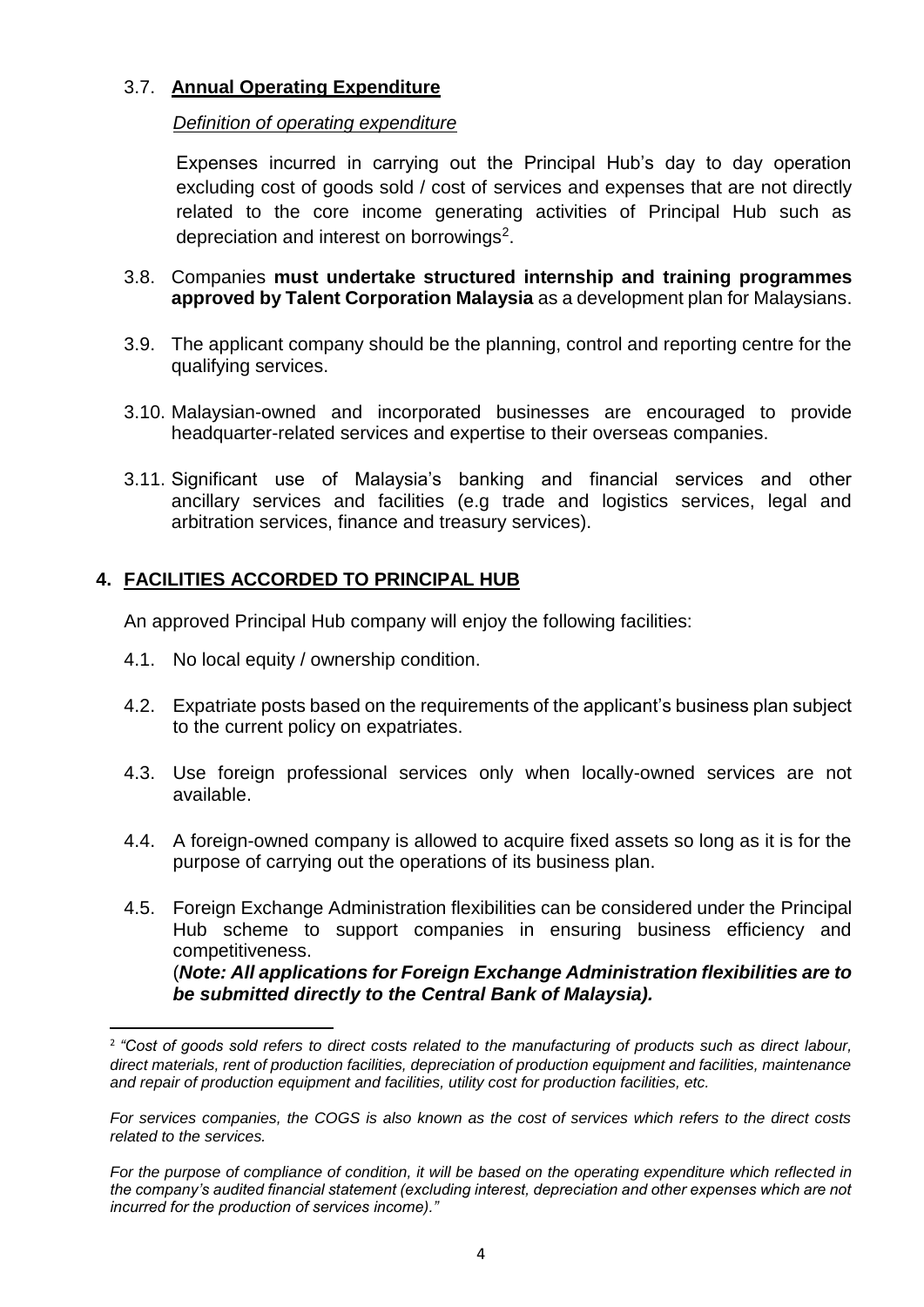### **5. MECHANISM**

- 5.1 The Principal Hub tax incentive is to be provided under the **Income Tax Act, 1967**. Application for PH tax incentive is to be **approved in the National Committee on Investments (NCI) meeting.**
- 5.2 Royalties and other income derived from IP will be excluded from this incentive.
- 5.3 Company must submit the Principal Hub-Compliance Assessment Form (PH CAF) **within 6 months from the date of the financial year end** to MIDA annually for evaluation of performance. If the company is not able to submit the PH – CAF in the stipulated period, the company may apply for an extension to the Business Services and Regional Operations Division, MIDA. **Failing to do so will cause the incentive to be withdrawn.**

*(Note: MIDA will conduct preliminary verification on the PH conditions imposed on the applicant. However, the applicant is still subject to the final approval by IRB).*

- 5.4 An approved PH company must comply with the stipulated conditions **throughout the exemption period.**
- 5.5 **Where in any year of assessment of the exempt period, the approved PH company fails to comply with the stipulated conditions, the company may not enjoy the exemption on statutory income derived from PH qualifying activities for that year of assessment.**

#### **6. Malaysia's participation in the Organisation for Economic Cooperation and Development (OECD) taxation initiatives**

Malaysia joined the **Inclusive Framework (IF) on Base Erosion and Profit Shifting (BEPS) in January 2017** and became a **BEPS Associate** under the Inclusive Framework (IF). As a BEPS Associate and **a member of the Forum on Harmful Tax Practices (FHTP),** Malaysia has to comply with the **'Base Erosion Profit Shifting (BEPS) Action 5: Countering Harmful Tax Practices More Effectively, Taking into Account Transparency and Substance' Action 5 Report.**

The **Principal Hub incentive** is one of the incentives evaluated by the FHTP in 2017. Information on the treatment of the tax incentive approval especially for companies which were approved the PH incentive **before 1 January 2019**, please refer to the Ministry of Finance's website at the following link:

*[http://www.treasury.gov.my/index.php/en/tax/malaysia-s-commitment-in-international](http://www.treasury.gov.my/index.php/en/tax/malaysia-s-commitment-in-international-tax-standard.html)[tax-standard.html](http://www.treasury.gov.my/index.php/en/tax/malaysia-s-commitment-in-international-tax-standard.html)*

### **7. EFFECTIVE DATE OF APPLICATION**

**Applications received** by the Malaysian Investment Development Authority (MIDA) from **1 January 2021 until 31 December 2022.**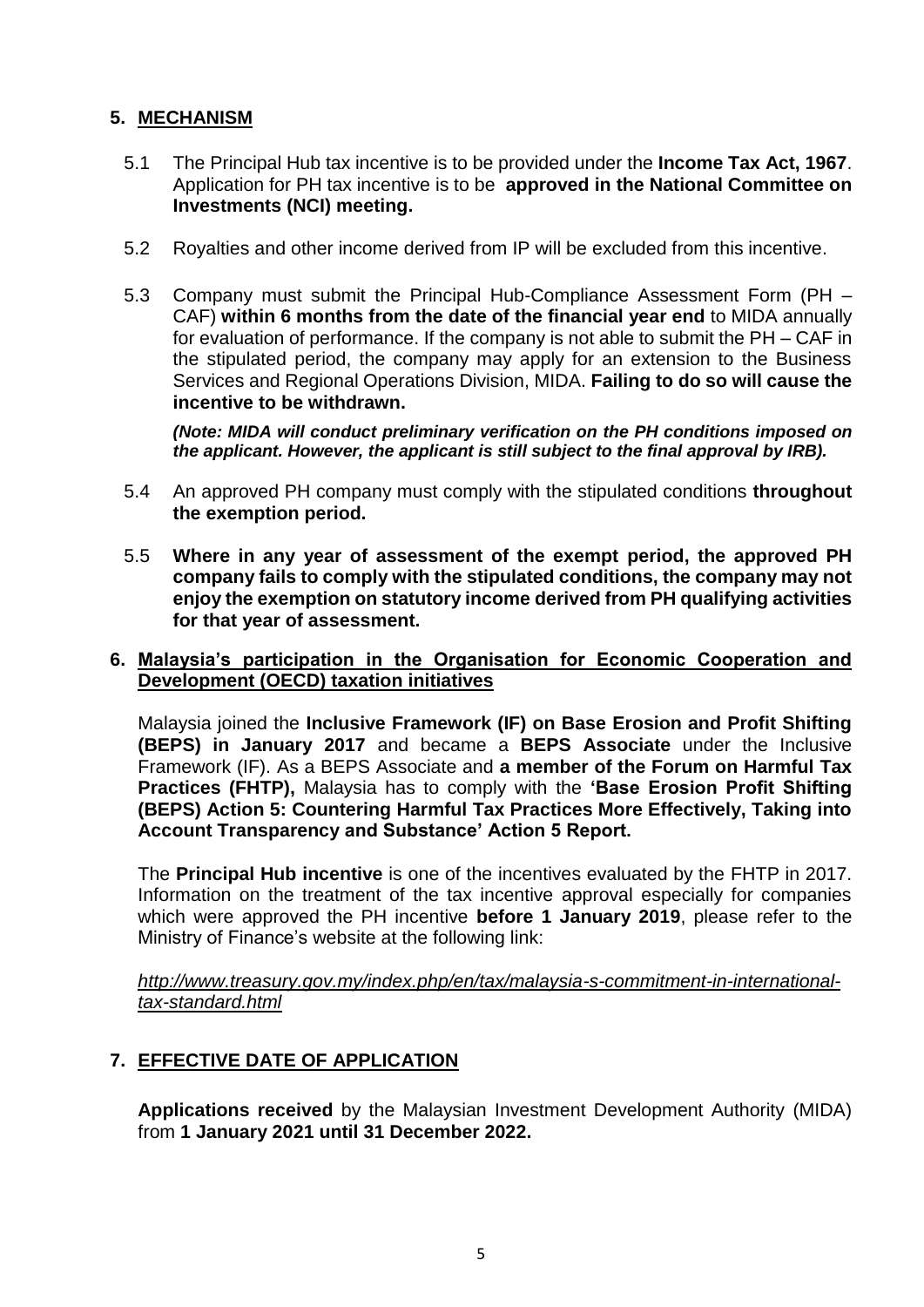### 8. **PROCEDURE FOR APPLICATION**

- 8.1 Applications should be made online through MIDA e-TRANS portal at URL https://investmalaysia.mida.gov.my.
- 8.2 Applications with incomplete information will not be accepted and will be returned to the company.
- 8.3 For enquiries and clarification please refer to:-

| Website | : www.mida.gov.my            |
|---------|------------------------------|
| Tel     | $(603)$ 2267 3633            |
| Fax     | $(603)$ 2274 7970            |
| E-mail  | : investmalaysia@mida.gov.my |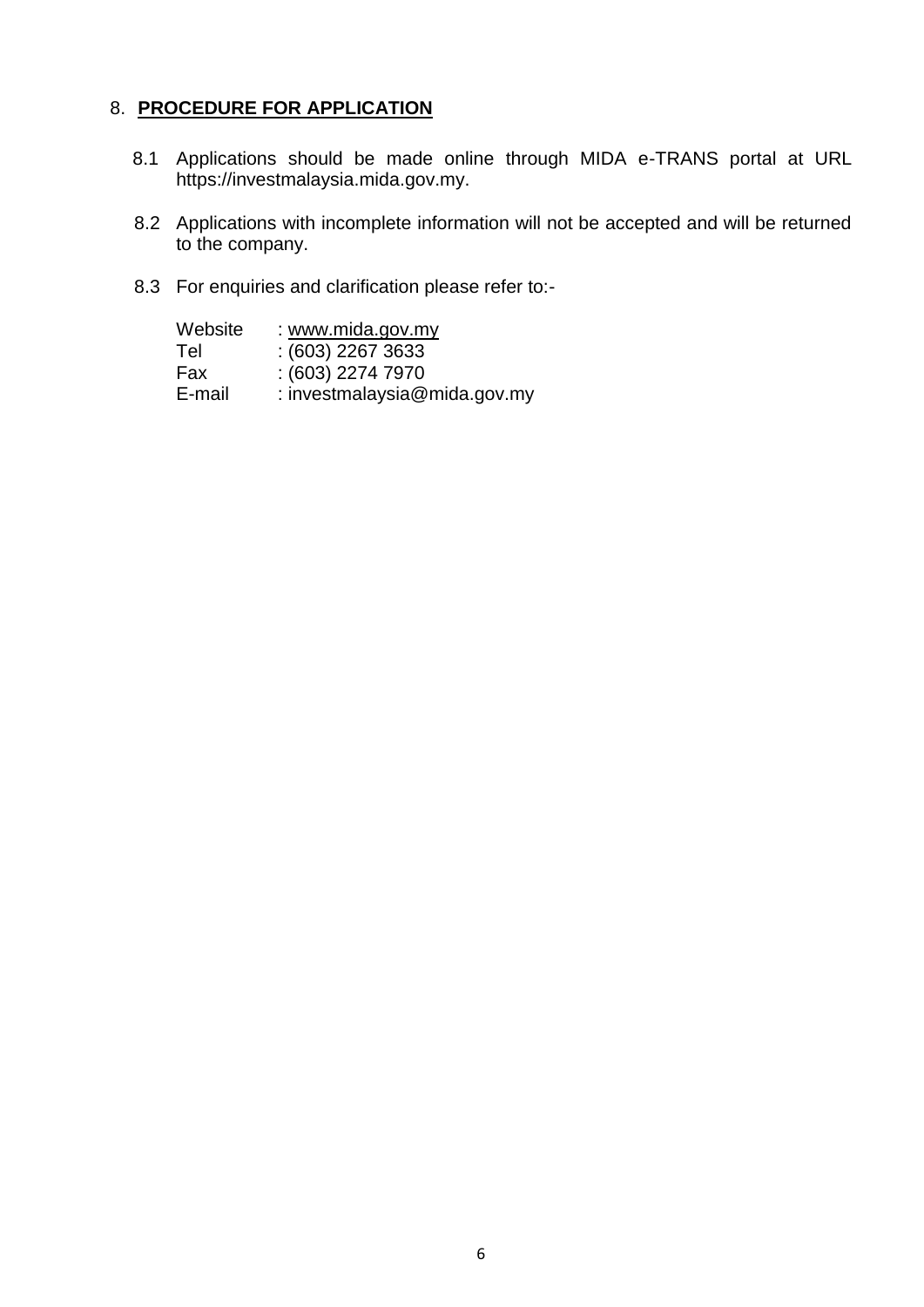# **APPENDIX A**

### **ELIGIBILITY CRITERIA FOR PRINCIPAL HUB 3.0**

#### **Category**

# **I. New Company - Manufacturing/Services Company\***

| 2-tier Incentive                                                                                                                                                                                                                         |                                                                                                                                                     | Tier <sub>2</sub>                                 | Tier 1                                |              |  |
|------------------------------------------------------------------------------------------------------------------------------------------------------------------------------------------------------------------------------------------|-----------------------------------------------------------------------------------------------------------------------------------------------------|---------------------------------------------------|---------------------------------------|--------------|--|
| <b>Blocks</b>                                                                                                                                                                                                                            | $5\phantom{1}$                                                                                                                                      | $+5$                                              | 5 <sup>5</sup>                        | $+5$         |  |
| <b>Tax rate</b>                                                                                                                                                                                                                          |                                                                                                                                                     | 5%                                                |                                       | 0%           |  |
| High Value Jobs with basic monthly salary of at<br>least RM5,000.00                                                                                                                                                                      | 30                                                                                                                                                  | 36                                                | 50                                    | 60           |  |
| <b>High Value Jobs</b><br>Jobs that require higher and more diverse set of<br>managerial/ technical/ professional skills such as<br>management, analytics, communication, problem-<br>solving, and proficiency in information technology |                                                                                                                                                     |                                                   |                                       |              |  |
| At least 50% of the high value jobs must be filled<br>by Malaysians                                                                                                                                                                      |                                                                                                                                                     |                                                   |                                       |              |  |
| Including minimum number of key positions<br>- Basic monthly salary of at least RM25,000.00                                                                                                                                              | $\overline{4}$                                                                                                                                      | 4                                                 | 5                                     | 5            |  |
| <b>Annual Operating Expenditure</b>                                                                                                                                                                                                      | RM <sub>5</sub> M                                                                                                                                   | <b>RM7M</b>                                       | <b>RM10M</b>                          | <b>RM13M</b> |  |
| <b>Qualifying Services</b>                                                                                                                                                                                                               | Regional P&L/Business Unit Management, Strategic Business Planning &<br>Corporate Development + 2                                                   |                                                   |                                       |              |  |
| Minimum Serving/Business Control of No. of<br><b>Network Companies</b>                                                                                                                                                                   |                                                                                                                                                     | $\overline{7}$<br>(Including 3 Related Companies) | 10<br>(Including 4 Related Companies) |              |  |
| Use of Local Ancillary Services                                                                                                                                                                                                          | Local financial institution services (including finance and treasury), logistics,<br>legal and arbitration services, finance and treasury services) |                                                   |                                       |              |  |

#### **\* Note:**

- *A PH company, upon its approval, must comply with the stipulated conditions throughout the exemption period.*
- *Where in any year of assessment of the exempted period, the PH company fails to comply with the stipulated conditions, the PH company may not enjoy the exemption on statutory income for that year of assessment.*